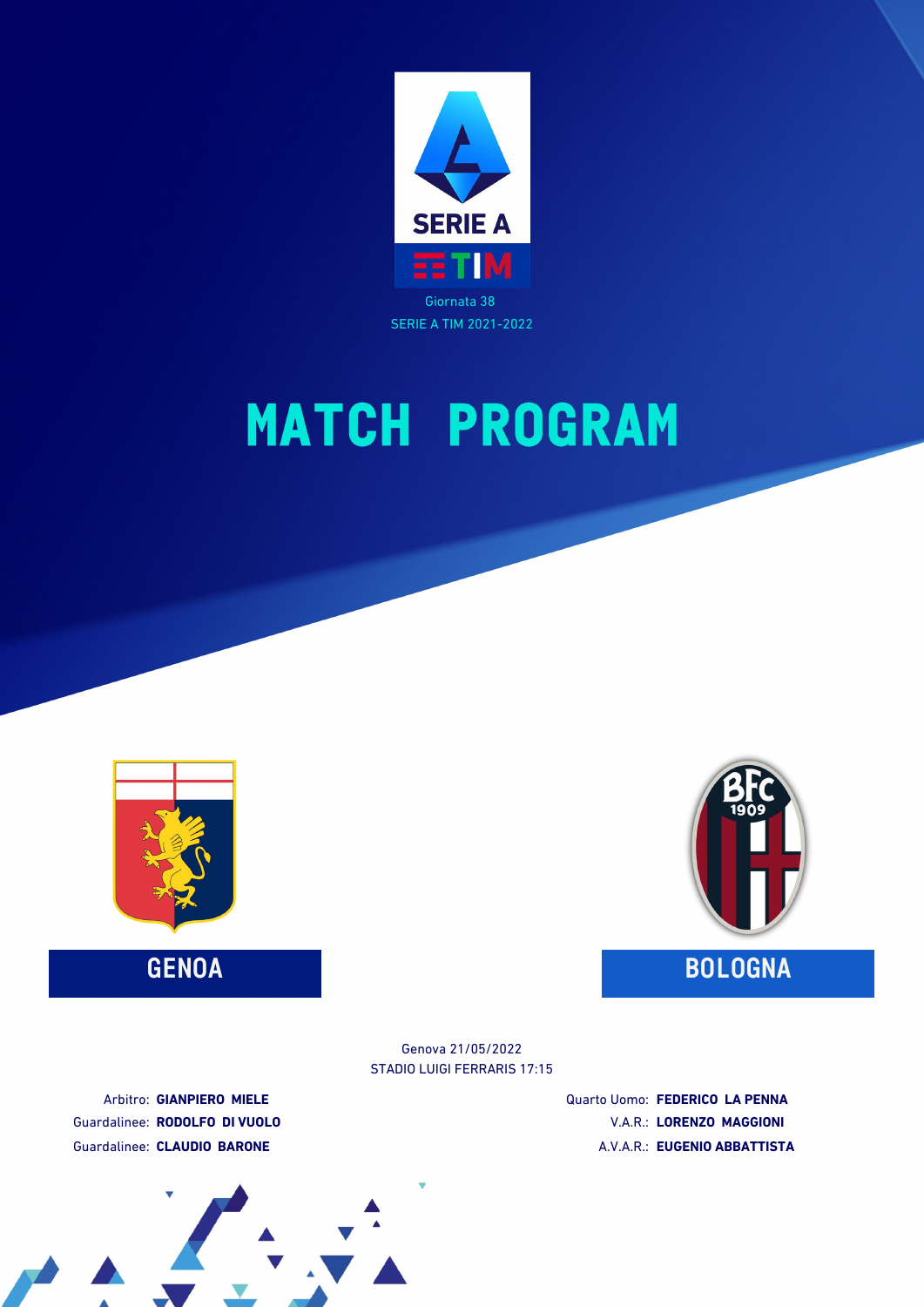

Genova 21/05/2022 STADIO LUIGI FERRARIS - 17:15



### **RISULTATI STAGIONALI**

| <b>TOTALI</b>         | <b>PTG</b> | G  | v  | N         | Þ  | GF | GS | DIFF.RETI         |
|-----------------------|------------|----|----|-----------|----|----|----|-------------------|
| <b>GENOA</b>          | 28         | 37 | 4  | 16        | 17 | 27 | 59 | $-32/$            |
| <b>BOLOGNA</b>        | 43         | 37 | 11 | 10        | 16 | 43 | 55 | $-12$             |
| <b>CASA/TRASFERTA</b> | <b>PTG</b> | G  | v  | N         | D  | GF | GS | <b>MEDIA GOAL</b> |
| <b>GENOA</b>          | 17         | 18 | 3  | 8         | 7  | 14 | 24 | 0.8               |
| <b>BOLOGNA</b>        | 15         | 18 | 3  | $\bullet$ | 9  | 18 | 31 |                   |

### **ULTIMI PRECEDENTI**

| 2021-22 5^ G  | <b>BOLOGNA</b>                                | <b>GENOA</b>                                                               |         |
|---------------|-----------------------------------------------|----------------------------------------------------------------------------|---------|
| 21/09/2021    | $4'(2°T)$ A. HICKEY, $40'(2°T)$ M. ARNAUTOVIC | 10'(2°T) M. DESTRO, 44'(2°T) D. CRISCITO                                   | $2 - 2$ |
| 2020-21 36^ G | <b>BOLOGNA</b>                                | <b>GENOA</b>                                                               |         |
| 12/05/2021    |                                               | 13'(1°T) D. ZAPPACOSTA, 16'(2°T) G. SCAMACCA                               | $0-2$   |
| 2020-21 17^ G | <b>GENOA</b>                                  | <b>BOLOGNA</b>                                                             |         |
| 09/01/2021    | 44'(1°T) M. ZAJC, 10'(2°T) M. DESTRO          |                                                                            | $2 - 0$ |
| 2019-20 24^ G | <b>BOLOGNA</b>                                | <b>GENOA</b>                                                               |         |
| 15/02/2020    |                                               | 28'(1°T) A. SOUMAORO, 44'(1°T) A. SANABRIA, 45'(2°T) D.<br><b>CRISCITO</b> | $0 - 3$ |
| 2019-20 5^ G  | <b>GENOA</b>                                  | <b>BOLOGNA</b>                                                             |         |
| 25/09/2019    |                                               |                                                                            | $0 - 0$ |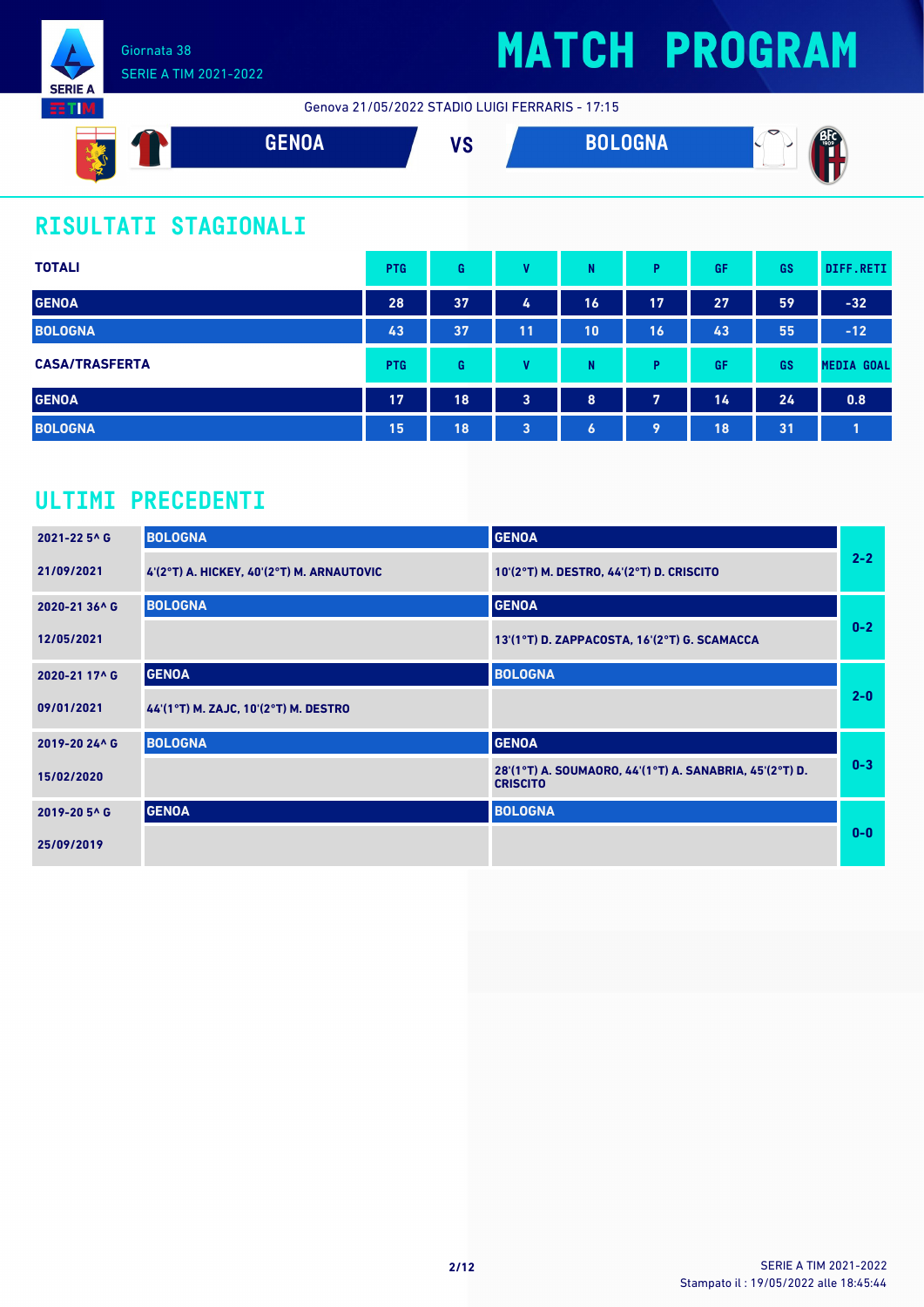

### SERIE A TIM 2021-2022

## **MATCH PROGRAM**

Genova 21/05/2022 STADIO LUIGI FERRARIS - 17:15



### **ROSA DELLE SQUADRE**

| <b>GENOA</b>                              | PRES. A        | GOL A            | GOL 2021-22      | PRES. 2021-22   | MIN. 2021-22 |
|-------------------------------------------|----------------|------------------|------------------|-----------------|--------------|
| <b>PORTIERI</b>                           |                |                  |                  |                 |              |
| 1 ADRIAN SEMPER                           | $\overline{6}$ | 8                | 0                | 0               | $\mathbf{0}$ |
| 22 FEDERICO MARCHETTI                     | 237            | 298              | $\mathbf{0}$     | 0               | $\mathbf{0}$ |
| 25 ROK VODISEK                            | $\mathbf{0}$   | $\mathbf{0}$     | 0                | 0               | $\mathbf{0}$ |
| <b>57 SALVATORE SIRIGU</b>                | 247            | 366              | 59               | 37              | 3565         |
| <b>DIFENSORI</b>                          |                |                  |                  |                 |              |
| 3 ZINHO VANHEUSDEN                        | 14             | $\mathbf{0}$     | $\mathbf{0}$     | 14              | 1063         |
| 4 DOMENICO CRISCITO                       | 227            | 22               | $\boldsymbol{6}$ | 19              | 1671         |
| 5 ANDREA MASIELLO                         | 287            | 12               | $\mathbf{0}$     | $7\overline{ }$ | 553          |
| <b>13 MATTIA BANI</b>                     | 116            | $\overline{4}$   | $\mathbf{0}$     | 17              | 1286         |
| <b>JOHAN VASQUEZ</b><br>15                | 27             | $\mathbf{1}$     | 1                | 27              | 2330         |
| <b>16 RICCARDO CALAFIORI</b>              | 13             | $\mathbf{0}$     | $\bf{0}$         | 9               | 283          |
| 17 LENNART CZYBORRA                       | 18             | $\mathbf{1}$     | $\mathbf{0}$     | 0               | $\mathbf{0}$ |
| <b>36 SILVAN HEFTI</b>                    | 15             | $\pmb{0}$        | $\mathbf{0}$     | 15              | 1277         |
| <b>52 NIKOLA MAKSIMOVIC</b>               | 146            | $\overline{2}$   | $\mathbf{0}$     | 14              | 1195         |
| 55 LEO OSTIGARD                           | 14             | $\bf{0}$         | $\bf{0}$         | 14              | 1151         |
| <b>CENTROCAMPISTI</b>                     |                |                  |                  |                 |              |
| 8 NADIEM AMIRI                            | 12             | $\mathbf{0}$     | $\mathbf{0}$     | 12              | 674          |
| 10 FILIPPO MELEGONI                       | 39             | $\overline{1}$   | $\mathbf{1}$     | 24              | 1002         |
| <b>11 ALBERT GUDMUNDSSON</b>              | 11             | $\mathbf{1}$     | $\mathbf{1}$     | 11              | 555          |
| <b>PAOLO GHIGLIONE</b><br>18 <sup>1</sup> | 70             | $\mathbf{1}$     | $\mathbf{0}$     | 13              | 655          |
| 27 STEFANO STURARO                        | 155            | $\boldsymbol{6}$ | 0                | 25              | 1859         |
| <b>32 MORTEN FRENDRUP</b>                 | 9              | $\mathbf{0}$     | $\mathbf{0}$     | 9               | 694          |
| <b>HERNANI</b><br>33 <sup>2</sup>         | 82             | $\overline{7}$   | $\mathbf{0}$     | 17              | 659          |
| <b>MILAN BADELJ</b><br>47                 | 217            | 10               | $\mathbf{1}$     | 34              | 3036         |
| <b>50 ANDREA CAMBIASO</b>                 | 25             | $\mathbf{1}$     | $\mathbf{1}$     | 25              | 1866         |
| 65 NICOLO' ROVELLA                        | 42             | $\mathbf{0}$     | $\mathbf{0}$     | 20              | 1560         |
| <b>MANOLO PORTANOVA</b><br>90.            | 29             | $\overline{1}$   | $\mathbf{1}$     | 23              | 1356         |
| 99 PABLO GALDAMES                         | 18             | $\bf{0}$         | $\bf{0}$         | 18              | 1042         |
| <b>ATTACCANTI</b>                         |                |                  |                  |                 |              |
| 9 ROBERTO PICCOLI                         | 40             | $\overline{6}$   | $\mathbf{1}$     | 17              | 468          |
| <b>CALEB EKUBAN</b><br>20                 | 29             | $\mathbf{1}$     | $\mathbf{1}$     | 29              | 1794         |
| 23 MATTIA DESTRO                          | 287            | 90               | 9                | 27              | 1851         |
| 44 ALEKSANDER BUKSA                       | 4              | $\pmb{0}$        | $\mathbf{0}$     | 4               | 75           |
| 45 KELVIN YEBOAH                          | 16             | $\bf{0}$         | $\bf{0}$         | 16              | 814          |
| <b>91 YAYAH KALLON</b>                    | 16             | $\mathbf{0}$     | $\mathbf{0}$     | 15              | 708          |
| <b>STAFF TECNICO</b>                      |                |                  |                  |                 |              |

**Allenatore ALEXANDER BLESSIN**

Diffidato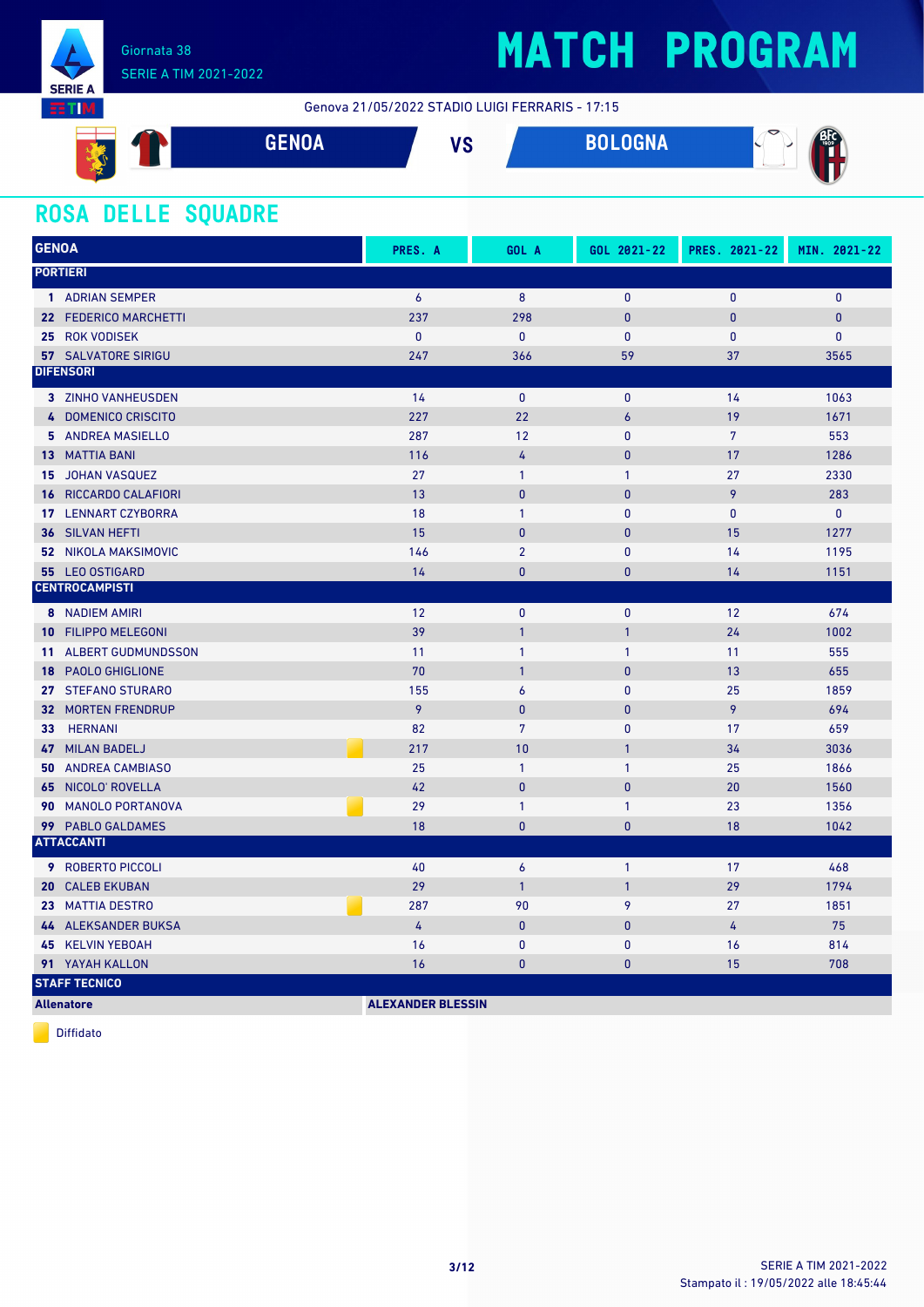

# **MATCH PROGRAM**

Genova 21/05/2022 STADIO LUIGI FERRARIS - 17:15

|      | <b>GENOA</b>                                   | <b>VS</b>                    |                  | <b>BOLOGNA</b>                 |                              |                 |
|------|------------------------------------------------|------------------------------|------------------|--------------------------------|------------------------------|-----------------|
|      | <b>BOLOGNA</b>                                 | PRES. A                      | GOL A            | GOL 2021-22                    | PRES. 2021-22                | MIN. 2021-22    |
|      | <b>PORTIERI</b>                                |                              |                  |                                |                              |                 |
|      | 12 MARCO MOLLA                                 | $\mathbf{0}$                 | $\mathbf{0}$     | $\mathbf 0$                    | $\mathbf 0$                  | $\mathbf 0$     |
|      | 22 FRANCESCO BARDI                             | 52                           | 100              | $\overline{2}$                 | $\mathbf{1}$                 | 93              |
|      | 23 NICOLA BAGNOLINI                            | $\mathbf{0}$                 | $\mathbf{0}$     | $\mathbf 0$                    | $\mathbf{0}$                 | $\pmb{0}$       |
|      | 28 LUKASZ SKORUPSKI                            | 211                          | 325              | 53                             | 36                           | 3472            |
|      | <b>40 DAVIDE FRANZINI</b>                      | 0                            | $\pmb{0}$        | 0                              | $\mathbf 0$                  | $\pmb{0}$       |
|      | <b>DIFENSORI</b>                               |                              |                  |                                |                              |                 |
|      | 2 LUIS BINKS                                   | 14                           | $\mathbf 0$      | $\mathbf 0$                    | 14                           | 657             |
|      | <b>3 AARON HICKEY</b>                          | 46                           | $5\phantom{.}$   | $\overline{5}$                 | 35                           | 2955            |
|      | 4 KEVIN BONIFAZI                               | 101                          | 4                | 0                              | 21                           | 1210            |
|      | 5 ADAMA SOUMAORO                               | 56                           | $\overline{2}$   | $\mathbf{0}$                   | 28                           | 2424            |
|      | <b>6 ARTHUR THEATE</b>                         | 31                           | $\overline{2}$   | $\overline{2}$                 | 31                           | 2586            |
|      | <b>15 IBRAHIMA MBAYE</b>                       | 142                          | $\boldsymbol{6}$ | $\mathbf 0$                    | $\boldsymbol{6}$             | 130             |
| 29.  | <b>LORENZO DE SILVESTRI</b>                    | 401                          | 24               | 3                              | 30                           | 2349            |
| 31.  | RICCARDO STIVANELLO                            | $\mathbf{0}$                 | $\mathbf{0}$     | $\mathbf{0}$                   | $\mathbf{0}$                 | $\mathbf{0}$    |
| 35.  | <b>MITCHELL DIJKS</b>                          | 73                           | $\mathbf{1}$     | 0                              | 15                           | 659             |
| 39.  | <b>MATTIA MOTOLESE</b>                         | $\mathbf{0}$                 | $\mathbf{0}$     | $\mathbf{0}$                   | $\bf{0}$                     | $\pmb{0}$       |
| 66 - | <b>WISDOM AMEY</b>                             | 1                            | $\mathbf{0}$     | 0                              | $\mathbf{0}$                 | $\mathbf 0$     |
|      | <b>68 OMAR KHAILOTI</b>                        | $\mathbf{1}$                 | $\mathbf{0}$     | $\mathbf{0}$                   | 0                            | $\mathbf{0}$    |
|      | <b>71 DENSO KASIUS</b>                         | 7                            | $\mathbf{0}$     | 0                              | 7                            | 209             |
| 77   | <b>EBENEZER ANNAN</b>                          | $\mathbf{1}$                 | $\mathbf{0}$     | $\mathbf 0$                    | $\mathbf{1}$                 | 29              |
|      | <b>CENTROCAMPISTI</b>                          |                              |                  |                                |                              |                 |
|      | 8 NICOLAS DOMINGUEZ                            | 71                           | $\mathbf{1}$     | $\mathbf 0$                    | 27                           | 2032            |
| 11   | <b>LUIS ROJAS</b>                              | $7\phantom{.0}$              | $\pmb{0}$        | $\mathbf{0}$                   | $\pmb{0}$                    | $\mathbf{0}$    |
| 14   | NICOLAS VIOLA                                  | 58                           | $\overline{7}$   | 0                              | 6                            | 118             |
|      | <b>16 MICHAEL KINGSLEY</b>                     | 3                            | $\mathbf{0}$     | $\mathbf{0}$                   | $\overline{2}$               | 81              |
|      | 17 GARY MEDEL                                  | 158                          | $\mathbf{1}$     | 0                              | 33                           | 2995            |
|      | <b>20 MICHEL AEBISCHER</b>                     | 11                           | $\mathbf{0}$     | $\mathbf 0$                    | 11                           | 403             |
|      | 21 ROBERTO SORIANO                             | 252                          | 33               | 0                              | 35                           | 2766            |
|      | 24 BOTOND BARTHA                               | $\pmb{0}$                    | $\pmb{0}$        | $\pmb{0}$                      | $\pmb{0}$                    | $\mathbf 0$     |
|      | <b>30 JERDY SCHOUTEN</b>                       | 69                           | $\overline{2}$   | 1                              | 16                           | 1451            |
|      | <b>32 MATTIAS SVANBERG</b>                     | 118                          | 9                | 3                              | 36                           | 2710            |
|      | 33 NIKLAS PYYHTIA<br><b>44 MATTIA PAGLIUCA</b> | $\mathbf{1}$<br>$\mathbf{1}$ | 0<br>$\bf{0}$    | 0<br>0                         | $\mathbf{1}$<br>$\mathbf{0}$ | 23<br>$\pmb{0}$ |
|      | <b>82 KACPER URBANSKI</b>                      | 1                            | 0                | 0                              | 0                            | 0               |
|      | <b>ATTACCANTI</b>                              |                              |                  |                                |                              |                 |
|      |                                                |                              |                  |                                |                              |                 |
|      | 7 RICCARDO ORSOLINI<br>9 MARKO ARNAUTOVIC      | 151<br>36                    | 29               | 6                              | 29<br>33                     | 1886<br>2860    |
|      | <b>10 NICOLA SANSONE</b>                       | 228                          | 14<br>35         | 14                             | 27                           | 997             |
|      | <b>19 FEDERICO SANTANDER</b>                   | 67                           | 10               | $\overline{2}$<br>$\mathbf{1}$ | $\overline{7}$               | 90              |
|      | <b>55 EMANUEL VIGNATO</b>                      | 66                           | $\overline{2}$   | 0                              | 23                           | 657             |
|      | 76 ANTONIO RAIMONDO                            | $\mathbf{1}$                 | $\bf{0}$         | 0                              | $\mathbf{0}$                 | $\mathbf{0}$    |
|      | 91 DIEGO FALCINELLI                            | 116                          | 17               | $\mathbf 0$                    | 6                            | 90              |
|      | 99 MUSA BARROW                                 | 130                          | 26               | 5                              | 33                           | 2154            |
|      | <b>STAFF TECNICO</b>                           |                              |                  |                                |                              |                 |
|      | <b>Allenatore</b>                              | <b>SINISA MIHAJLOVIC</b>     |                  |                                |                              |                 |

Diffidato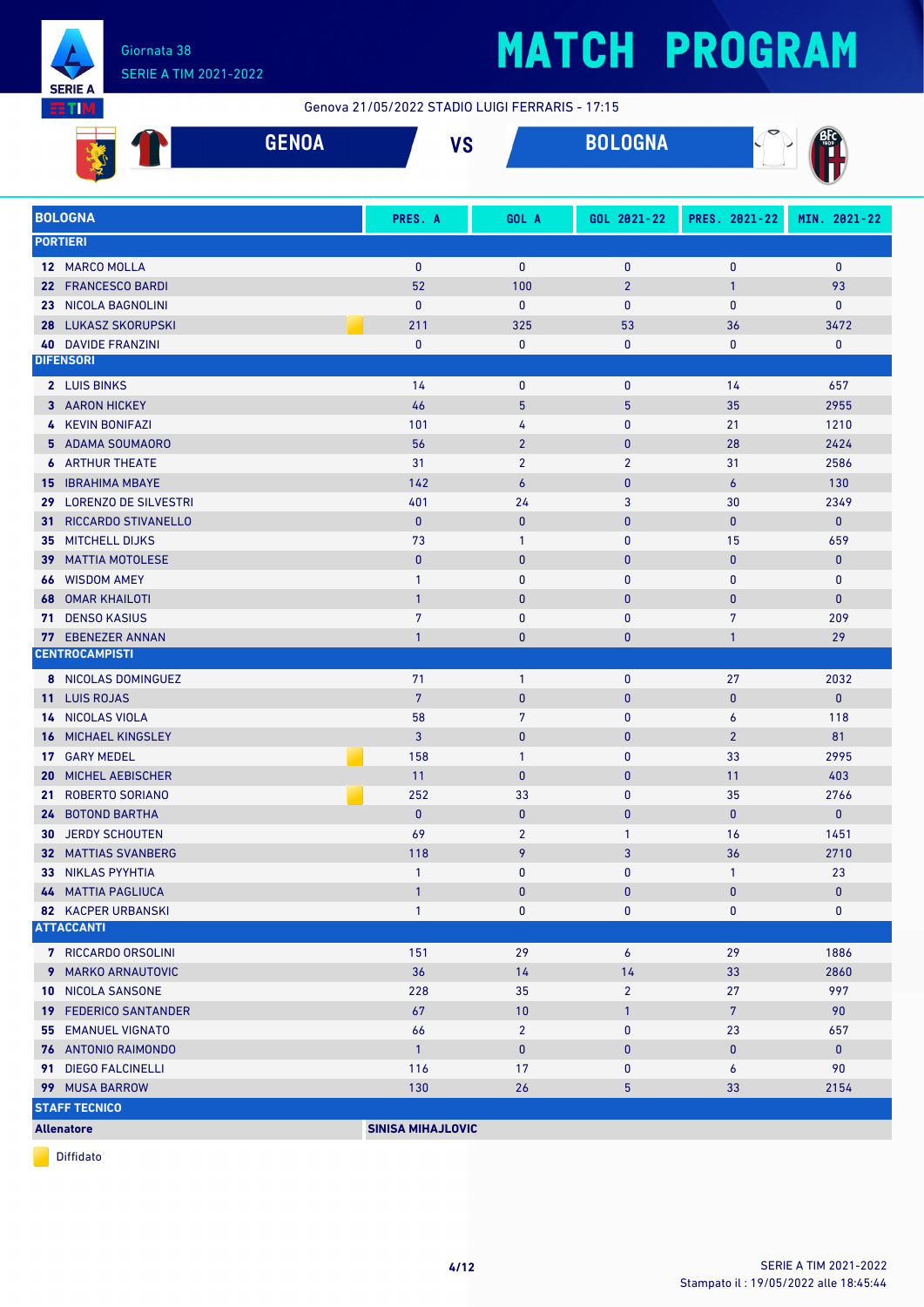

### SERIE A TIM 2021-2022

# **MATCH PROGRAM**

Genova 21/05/2022 STADIO LUIGI FERRARIS - 17:15



### **RENDIMENTO RECENTE**

| <b>GENOA</b>        |                                                               |                   |         |
|---------------------|---------------------------------------------------------------|-------------------|---------|
| <b>37^ GIORNATA</b> | <b>NAPOLI</b>                                                 | <b>GENOA</b>      | $3 - 0$ |
| 15/05/2022          | 32'(1°T) V. OSIMHEN, 20'(2°T) L. INSIGNE, 36'(2°T) S. LOBOTKA |                   |         |
| <b>36^ GIORNATA</b> | <b>GENOA</b>                                                  | <b>JUVENTUS</b>   | $2 - 1$ |
| 06/05/2022          | 42'(2°T) A. GUDMUNDSSON, 51'(2°T) D. CRISCITO                 | 3'(2°T) P. DYBALA |         |
| <b>35^ GIORNATA</b> | <b>SAMPDORIA</b>                                              | <b>GENOA</b>      | $1-0$   |
| 30/04/2022          | 25'(1°T) A. SABIRI                                            |                   |         |
| <b>34^ GIORNATA</b> | <b>GENOA</b>                                                  | <b>CAGLIARI</b>   | $1-0$   |
| 24/04/2022          | $44'(2°T)$ M. BADELJ                                          |                   |         |
| <b>33^ GIORNATA</b> | <b>MILAN</b>                                                  | <b>GENOA</b>      | $2 - 0$ |
| 15/04/2022          | 11'(1°T) R. LEAO, 42'(2°T) J. MESSIAS                         |                   |         |

| <b>BOLOGNA</b> |  |  |  |
|----------------|--|--|--|
|                |  |  |  |

| <b>37^ GIORNATA</b> | <b>BOLOGNA</b>                                                                         | <b>SASSUOLO</b>                                                              |         |
|---------------------|----------------------------------------------------------------------------------------|------------------------------------------------------------------------------|---------|
| 15/05/2022          | $47(2°T)$ R. ORSOLINI                                                                  | 35'(1°T) G. SCAMACCA, 30'(2°T) D. BERARDI, 35'(2°T) G.<br><b>SCAMACCA</b>    | $1 - 3$ |
| <b>36^ GIORNATA</b> | <b>VENEZIA</b>                                                                         | <b>BOLOGNA</b>                                                               |         |
| 08/05/2022          | 4'(1°T) T. HENRY, 19'(1°T) S. KIYINE, 33'(2°T) M. ARAMU,<br><b>48'(2°T) D. JOHNSEN</b> | 47'(1°T) R. ORSOLINI, 10'(2°T) M. ARNAUTOVIC, 23'(2°T) J.<br><b>SCHOUTEN</b> | $4 - 3$ |
| <b>35^ GIORNATA</b> | <b>ROMA</b>                                                                            | <b>BOLOGNA</b>                                                               |         |
| 01/05/2022          |                                                                                        |                                                                              | $0 - 0$ |
| <b>34^ GIORNATA</b> | <b>BOLOGNA</b>                                                                         | <b>UDINESE</b>                                                               | $2 - 2$ |
| 24/04/2022          | 6'(1°T) A. HICKEY, 14'(2°T) N. SANSONE                                                 | 25'(1°T) D. UDOGIE. 1'(2°T) I. SUCCESS                                       |         |
| <b>33^ GIORNATA</b> | <b>JUVENTUS</b>                                                                        | <b>BOLOGNA</b>                                                               | $1 - 1$ |
| 16/04/2022          | $50'(2°T)$ D. VLAHOVIC                                                                 | 7'(2°T) M. ARNAUTOVIC                                                        |         |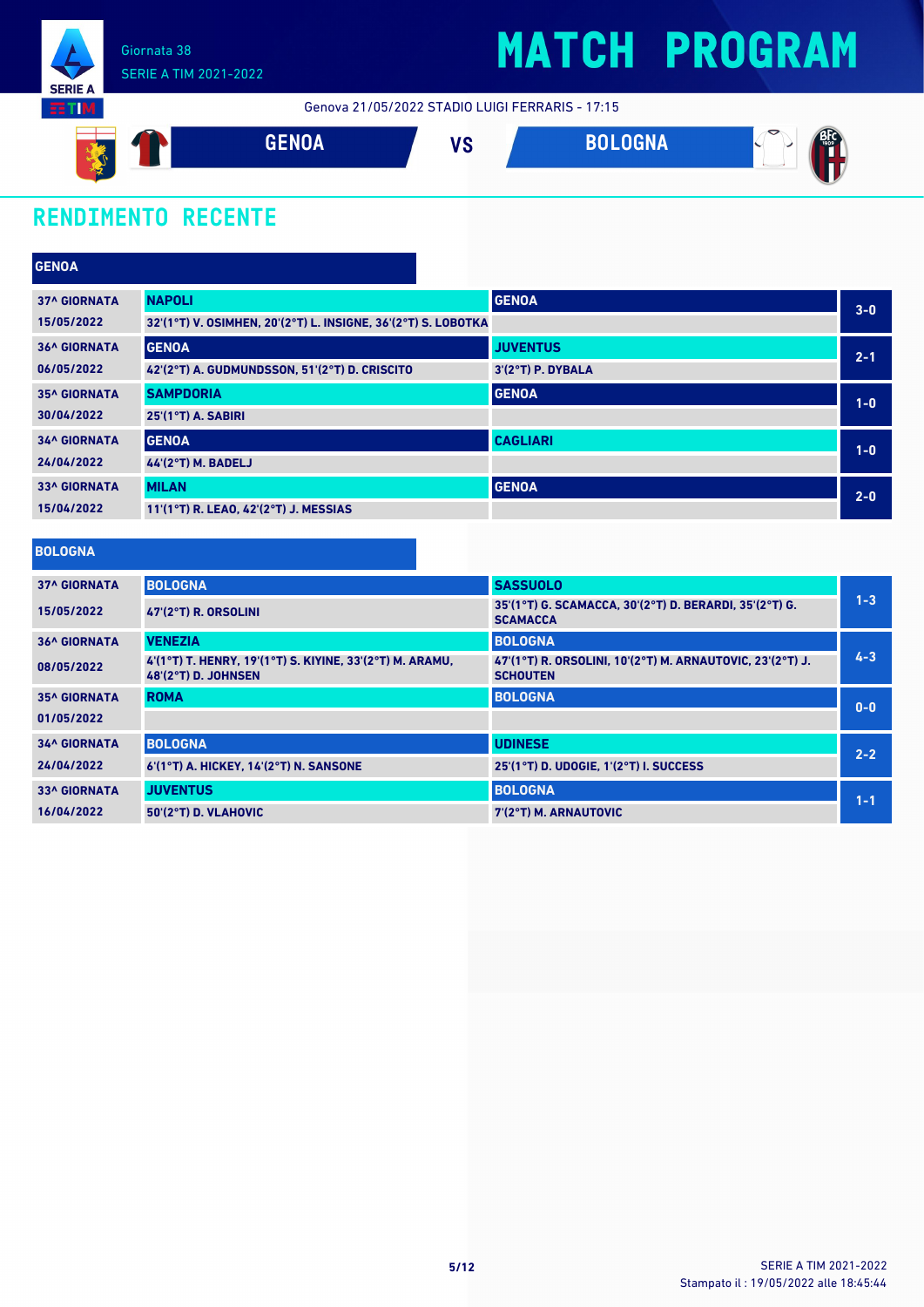

### SERIE A TIM 2021-2022

# **MATCH PROGRAM**

Genova 21/05/2022 STADIO LUIGI FERRARIS - 17:15

| <b>GENOA</b><br><b>RAD</b>      | <b>VS</b>    | ≂<br><b>BOLOGNA</b> |
|---------------------------------|--------------|---------------------|
| CONFRONTO SQUADRE [Valori medi] | <b>GENOA</b> | <b>BOLOGNA</b>      |
| <b>Goal Fatti</b>               | 0.73         | 1.16                |
| Goal Subiti                     | 1.59         | 1.49                |
| Tiri totali                     | 10.43        | 11.57               |
| Tiri in porta                   | 2.97         | 3.92                |
|                                 |              |                     |

| Assist                | 0.51  | 0.92   |
|-----------------------|-------|--------|
| Azioni di attacco     | 27.95 | 25.73  |
| Passaggi riusciti     | 270.7 | 358    |
| Passaggi riusciti %   | 74%   | 81%    |
| <b>Falli Fatti</b>    | 14.84 | 11.7   |
| <b>Dribbling</b>      | 8.05  | 8.65   |
| <b>Baricentro</b>     | 49.6m | 48.56m |
| Passaggi Chiave       | 6.84  | 8.22   |
| Fuorigioco            | 1.89  | 1.41   |
| Corner                | 3.95  | 4.7    |
| <b>Cross Riusciti</b> | 5.68  | 5.57   |
| Poss. propria meta    | 00'20 | 00'24  |
| Poss. meta avvers     | 00'13 | 00'17  |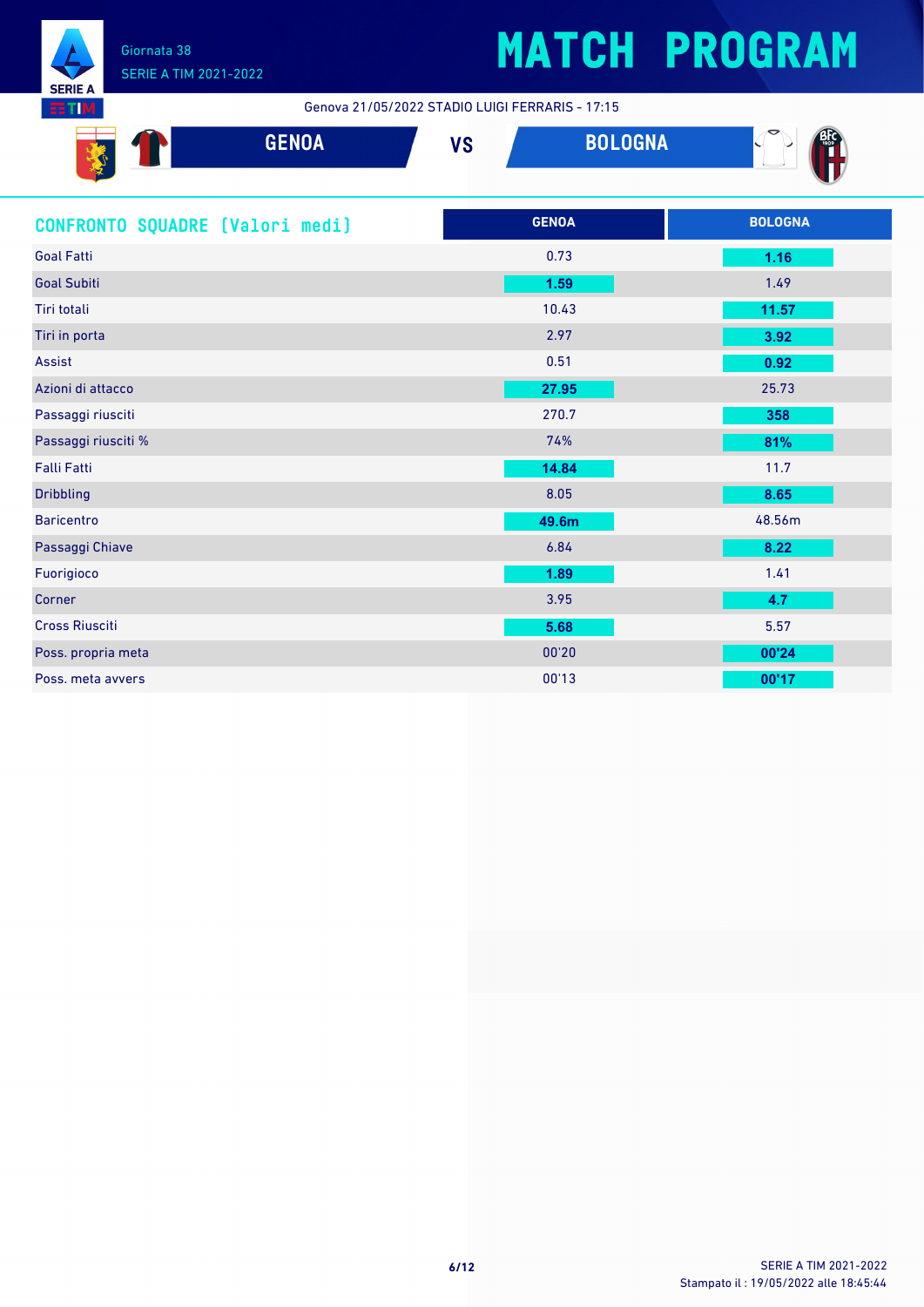

#### Genova 21/05/2022 STADIO LUIGI FERRARIS - 17:15





#### **RENDIMENTO ATLETICO \***

| <b>GENOA</b>             | Pres. (Min.) | Media (km) | <b>Media</b><br><b>Sprint (Km)</b> | <b>BOLOGNA</b>         | Pres. (Min.) | Media (km) | <b>Media</b><br>Sprint (Km) |
|--------------------------|--------------|------------|------------------------------------|------------------------|--------------|------------|-----------------------------|
| 47 M. BADELJ             | 34 (3036')   | 10.705     | 0.538                              | <b>30 J. SCHOUTEN</b>  | 16(1451)     | 10.576     | 0.647                       |
| 65 N. ROVELLA            | 20 (1560')   | 10.681     | 0.868                              | 21 R. SORIANO          | 35(2766)     | 9.878      | 0.754                       |
| <b>15 J. VASQUEZ</b>     | 27 (2330')   | 10.277     | 0.708                              | 32 M. SVANBERG         | 36(2710)     | 9.822      | 0.862                       |
| <b>36 S. HEFTI</b>       | 15(1277)     | 10.115     | 1.013                              | 3 A. HICKEY            | 35(2955)     | 9.734      | 0.97                        |
| 50 A. CAMBIASO           | 25 (1866')   | 10.099     | 0.935                              | 29 L. DE SILVESTRI     | 30 (2349')   | 9.712      | 0.871                       |
| 32 M. FRENDRUP           | 9(694)       | 10.074     | 0.937                              | 8 N. DOMINGUEZ         | 27 (2032')   | 9.586      | 0.657                       |
| 27 S. STURARO            | 25 (1859')   | 9.991      | 0.832                              | <b>6</b> A. THEATE     | 31(2586)     | 9.51       | 0.653                       |
| 55 L. OSTIGARD           | 14(1151)     | 9.754      | 0.643                              | <b>9 M. ARNAUTOVIC</b> | 33(2860)     | 9.418      | 0.85                        |
| <b>52 N. MAKSIMOVIC</b>  | 14 (1195')   | 9.414      | 0.501                              | 5 A. SOUMAORO          | 28 (2424')   | 9.278      | 0.518                       |
| <b>13 M. BANI</b>        | 17(1286)     | 9.342      | 0.568                              | 7 R. ORSOLINI          | 29(1886)     | 8.79       | 0.717                       |
| 4 D. CRISCITO            | 19(1671)     | 9.315      | 0.553                              | 17 G. MEDEL            | 33(2995)     | 8.777      | 0.565                       |
| <b>3</b> Z. VANHEUSDEN   | 14(1063)     | 9.247      | 0.548                              | 99 M. BARROW           | 33 (2154')   | 8.607      | 0.776                       |
| 5 A. MASIELLO            | 7(553)       | 9.171      | 0.441                              | 4 K. BONIFAZI          | 21(1210)     | 8.194      | 0.527                       |
| 99 P. GALDAMES           | 18 (1042')   | 8.953      | 0.814                              | 35 M. DIJKS            | 15(659)      | 7.581      | 0.762                       |
| <b>90 M. PORTANOVA</b>   | 23 (1356')   | 8.614      | 0.858                              | 2 L. BINKS             | 14 (657')    | 7.265      | 0.483                       |
| 8 N. AMIRI               | 12(674)      | 8.069      | 0.711                              | <b>20 M. AEBISCHER</b> | 11 (403')    | 6.796      | 0.703                       |
| <b>11 A. GUDMUNDSSON</b> | 11(555)      | 7.96       | 0.701                              | <b>16 M. KINGSLEY</b>  | 2(81)        | 6.493      | 0.55                        |
| 18 P. GHIGLIONE          | 13(655)      | 7.661      | 0.552                              | 10 N. SANSONE          | 27 (997')    | 5.925      | 0.492                       |
| 23 M. DESTRO             | 27 (1851')   | 7.619      | 0.518                              | 55 E. VIGNATO          | 23 (657')    | 4.774      | 0.49                        |
| 10 F. MELEGONI           | 24 (1002')   | 7.495      | 0.835                              | 71 D. KASIUS           | 7(209)       | 4.729      | 0.647                       |
| 20 C. EKUBAN             | 29 (1794')   | 7.369      | 0.621                              | <b>14 N. VIOLA</b>     | 6(118)       | 4.463      | 0.334                       |
| <b>33 HERNANI</b>        | 17(659)      | 6.921      | 0.601                              | <b>15 I. MBAYE</b>     | 6(130)       | 4.229      | 0.359                       |
| <b>9</b> R. PICCOLI      | 5(236)       | 6.731      | 0.594                              | 91 D. FALCINELLI       | 6(90)        | 3.213      | 0.357                       |
| 45 K. YEBOAH             | 16(814)      | 6.712      | 0.765                              | <b>77 E. ANNAN</b>     | 1(29)        | 3.196      | 0.383                       |
| 91 Y. KALLON             | 15(708)      | 5.883      | 0.564                              | 33 N. PYYHTIA          | 1(23')       | 2.706      | 0.223                       |
| 16 R. CALAFIORI          | 3(92)        | 4.719      | 0.5                                | <b>19 F. SANTANDER</b> | 7(90)        | 1.781      | 0.159                       |
| <b>44 A. BUKSA</b>       | 4 (75')      | 4.65       | 0.315                              |                        |              |            |                             |

\* Le informazioni riportate sul Rendimento Atletico sono da intendersi riferite al periodo di permanenza nella squadra corrente.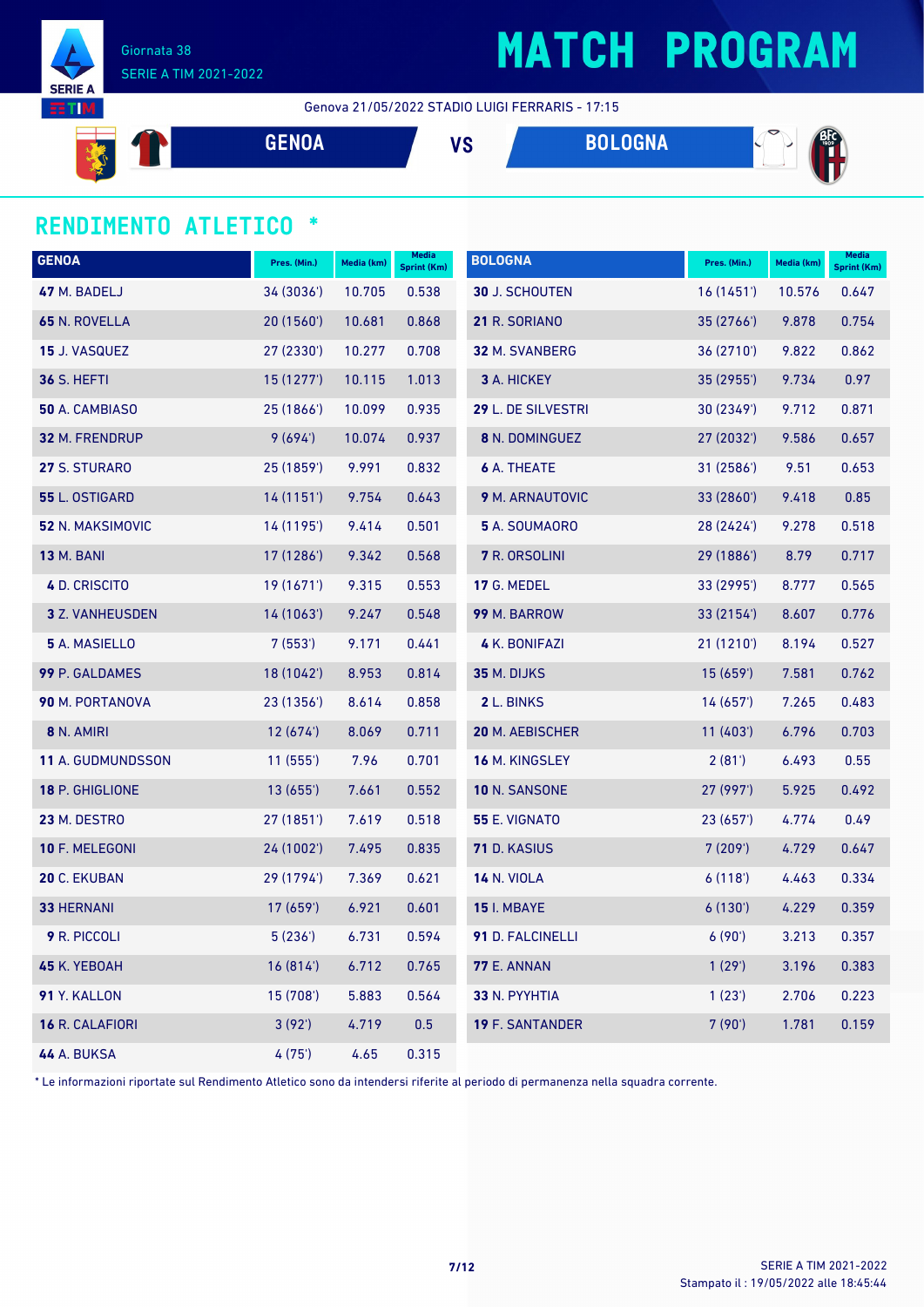Giornata 38 SERIE A TIM 2021-2022

**SERIE A BTIM** 

Genova 21/05/2022 STADIO LUIGI FERRARIS - 17:15



### **GLI INCONTRI DELLA 38 ^ GIORNATA**

| TORINO             |           | vs ROMA                 | 20/05/2022 20:45 |
|--------------------|-----------|-------------------------|------------------|
| <b>GENOA</b>       | <b>VS</b> | <b>BOLOGNA</b>          | 21/05/2022 17:15 |
| <b>ATALANTA</b>    |           | vs EMPOLI               | 21/05/2022 20:45 |
| <b>FIORENTINA</b>  | <b>VS</b> | <b>JUVENTUS</b>         | 21/05/2022 20:45 |
| LAZIO              |           | <b>vs</b> HELLAS VERONA | 21/05/2022 20:45 |
| <b>SPEZIA</b>      | <b>VS</b> | <b>NAPOLI</b>           | 22/05/2022 12:30 |
| <b>INTER</b>       |           | vs SAMPDORIA            | 22/05/2022 18:00 |
| <b>SASSUOLO</b>    | VS        | <b>MILAN</b>            | 22/05/2022 18:00 |
| <b>SALERNITANA</b> |           | vs UDINESE              | 22/05/2022 21:00 |
| <b>VENEZIA</b>     | <b>VS</b> | <b>CAGLIARI</b>         | 22/05/2022 21:00 |

### **CLASSIFICA SERIE A TIM**

|                      | <b>PTG</b> | G  | $\pmb{\mathsf{V}}$ | ${\sf N}$      | P              | GF | GS | DIFF.RETI |
|----------------------|------------|----|--------------------|----------------|----------------|----|----|-----------|
| <b>MILAN</b>         | 83         | 37 | 25                 | 8              | 4              | 66 | 31 | $+35$     |
| <b>INTER</b>         | 81         | 37 | 24                 | 9              | 4              | 81 | 32 | $+49$     |
| <b>NAPOLI</b>        | 76         | 37 | 23                 | 7              | 7              | 71 | 31 | $+40$     |
| <b>JUVENTUS</b>      | 70         | 37 | 20                 | 10             | $\overline{7}$ | 57 | 35 | $+22$     |
| <b>LAZIO</b>         | 63         | 37 | 18                 | 9              | 10             | 74 | 55 | $+19$     |
| <b>ROMA</b>          | 60         | 37 | 17                 | 9              | 11             | 56 | 43 | $+13$     |
| <b>FIORENTINA</b>    | 59         | 37 | 18                 | $\overline{5}$ | 14             | 57 | 51 | $+6$      |
| <b>ATALANTA</b>      | 59         | 37 | 16                 | 11             | 10             | 65 | 47 | $+18$     |
| <b>HELLAS VERONA</b> | 52         | 37 | 14                 | 10             | 13             | 62 | 56 | $+6$      |
| <b>TORINO</b>        | 50         | 37 | 13                 | 11             | 13             | 46 | 38 | $+8$      |
| <b>SASSUOLO</b>      | 50         | 37 | 13                 | 11             | 13             | 64 | 63 | $+1$      |
| <b>UDINESE</b>       | 44         | 37 | 10                 | 14             | 13             | 57 | 58 | $-1$      |
| <b>BOLOGNA</b>       | 43         | 37 | 11                 | 10             | 16             | 43 | 55 | $-12$     |
| <b>EMPOLI</b>        | 38         | 37 | 9                  | 11             | 17             | 49 | 70 | $-21$     |
| <b>SAMPDORIA</b>     | 36         | 37 | 10                 | 6              | 21             | 46 | 60 | $-14$     |
| <b>SPEZIA</b>        | 36         | 37 | 10                 | 6              | 21             | 41 | 68 | $-27$     |
| <b>SALERNITANA</b>   | 31         | 37 | $\overline{7}$     | 10             | 20             | 33 | 74 | $-41$     |
| <b>CAGLIARI</b>      | 29         | 37 | $\boldsymbol{6}$   | 11             | 20             | 34 | 68 | $-34$     |
| <b>GENOA</b>         | 28         | 37 | 4                  | 16             | 17             | 27 | 59 | $-32$     |
| <b>VENEZIA</b>       | 26         | 37 | 6                  | $\bf 8$        | 23             | 34 | 69 | $-35$     |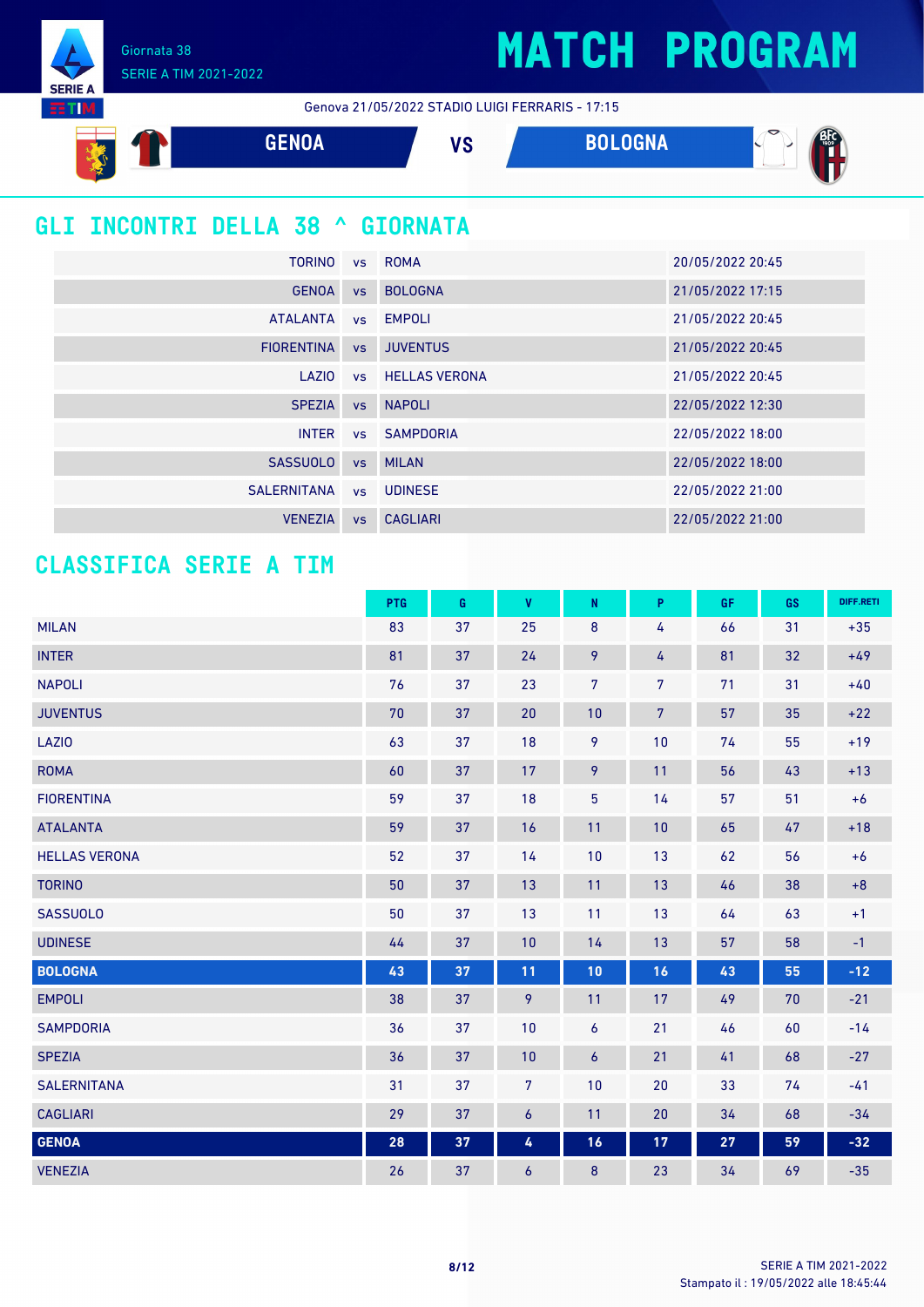

Genova 21/05/2022 STADIO LUIGI FERRARIS - 17:15



### **CLASSIFICA GIOCATORI**

|               | <b>RANKING MARCATORI</b> |            | Gol(Rigore) |
|---------------|--------------------------|------------|-------------|
| 1             | C. IMMOBILE              | LAZ        | 27(7)       |
| $\mathcal{P}$ | D. VLAHOVIC              | <b>JUV</b> | 24(5)       |
| 3             | L. MARTINEZ              | <b>INT</b> | 21(3)       |
| 4             | <b>G. SCAMACCA</b>       | <b>SAS</b> | 16(1)       |
| 4             | <b>G. SIMEONE</b>        | <b>VER</b> | 16(0)       |
| 6             | <b>D. BERARDI</b>        | <b>SAS</b> | 15(6)       |
| К             | <b>T. ABRAHAM</b>        | <b>ROM</b> | 15(2)       |
| 8             | <b>V. OSIMHEN</b>        | <b>NAP</b> | 14(0)       |
| 8             | <b>M. ARNAUTOVIC</b>     | <b>BOL</b> | 14(2)       |
| 10            | E. DZEKO                 | <b>INT</b> | 13(0)       |

#### **CLASSIFICA SQUADRE**

|                 | <b>RANKING SQUADRE</b> | <b>Gol - Media Gol</b> |                |
|-----------------|------------------------|------------------------|----------------|
| 1               | <b>INTER</b>           | 81                     | 2.19           |
| $\overline{2}$  | <b>LAZIO</b>           | 74                     | $\overline{2}$ |
| 3               | <b>NAPOLI</b>          | 71                     | 1.92           |
| 4               | <b>MILAN</b>           | 66                     | 1.78           |
| 5               | <b>ATALANTA</b>        | 65                     | 1.76           |
| 6               | <b>SASSUOLO</b>        | 64                     | 1.73           |
| 7               | <b>HELLAS VERONA</b>   | 62                     | 1.68           |
| 8               | <b>FIORENTINA</b>      | 57                     | 1.54           |
| 8               | <b>JUVENTUS</b>        | 57                     | 1.54           |
| 8               | <b>UDINESE</b>         | 57                     | 1.54           |
| 11              | <b>ROMA</b>            | 56                     | 1.51           |
| 12              | <b>EMPOLI</b>          | 49                     | 1.32           |
|                 | <b>13 SAMPDORIA</b>    | 46                     | 1.24           |
|                 | 13 TORINO              | 46                     | 1.24           |
|                 | <b>15 BOLOGNA</b>      | 43                     | 1.16           |
|                 | 16 SPEZIA              | 41                     | 1.11           |
| 17 <sup>1</sup> | <b>CAGLIARI</b>        | 34                     | 0.92           |
|                 | 17 VENEZIA             | 34                     | 0.92           |
|                 | <b>19 SALERNITANA</b>  | 33                     | 0.89           |
|                 | 20 GENOA               | 27                     | 0.73           |

|                | <b>RANKING SQUADRE</b> | Tot tiri-In porta-Fuori-Respinti |       |     |     |
|----------------|------------------------|----------------------------------|-------|-----|-----|
| 1              | <b>INTER</b>           | 650                              | 242   | 243 | 165 |
| $\overline{2}$ | <b>ROMA</b>            | 587                              | 192   | 220 | 175 |
| 3              | <b>MILAN</b>           | 582                              | 184   | 234 | 164 |
| 4              | <b>NAPOLI</b>          | 569                              | 197   | 217 | 155 |
| 5              | <b>ATALANTA</b>        | 564                              | 166   | 225 | 173 |
| 6              | <b>SASSUOLO</b>        | 561                              | 210   | 196 | 155 |
| 7              | <b>JUVENTUS</b>        | 522                              | 172   | 226 | 124 |
| 8              | <b>FIORENTINA</b>      | 500                              | 182   | 200 | 118 |
| 9              | <b>EMPOLI</b>          | 490                              | 161   | 187 | 142 |
| 9              | <b>UDINESE</b>         | 490                              | 176   | 186 | 128 |
| 11             | <b>TORINO</b>          | 463                              | 152   | 190 | 121 |
| 12             | <b>HELLAS VERONA</b>   | 453                              | 153   | 181 | 119 |
| 13             | <b>LAZIO</b>           | 435                              | 188   | 158 | 89  |
| 14             | <b>BOLOGNA</b>         | 428                              | $145$ | 175 | 108 |
| 15             | <b>SALERNITANA</b>     | 406                              | 130   | 164 | 112 |
| 16             | <b>CAGLIARI</b>        | 393                              | 117   | 167 | 109 |
| 17             | <b>GENOA</b>           | 386                              | 110   | 173 | 103 |
| 18             | <b>SAMPDORIA</b>       | 383                              | 122   | 156 | 105 |
| 19             | <b>SPEZIA</b>          | 370                              | 131   | 139 | 100 |
| 20             | <b>VENEZIA</b>         | 348                              | 119   | 149 | 80  |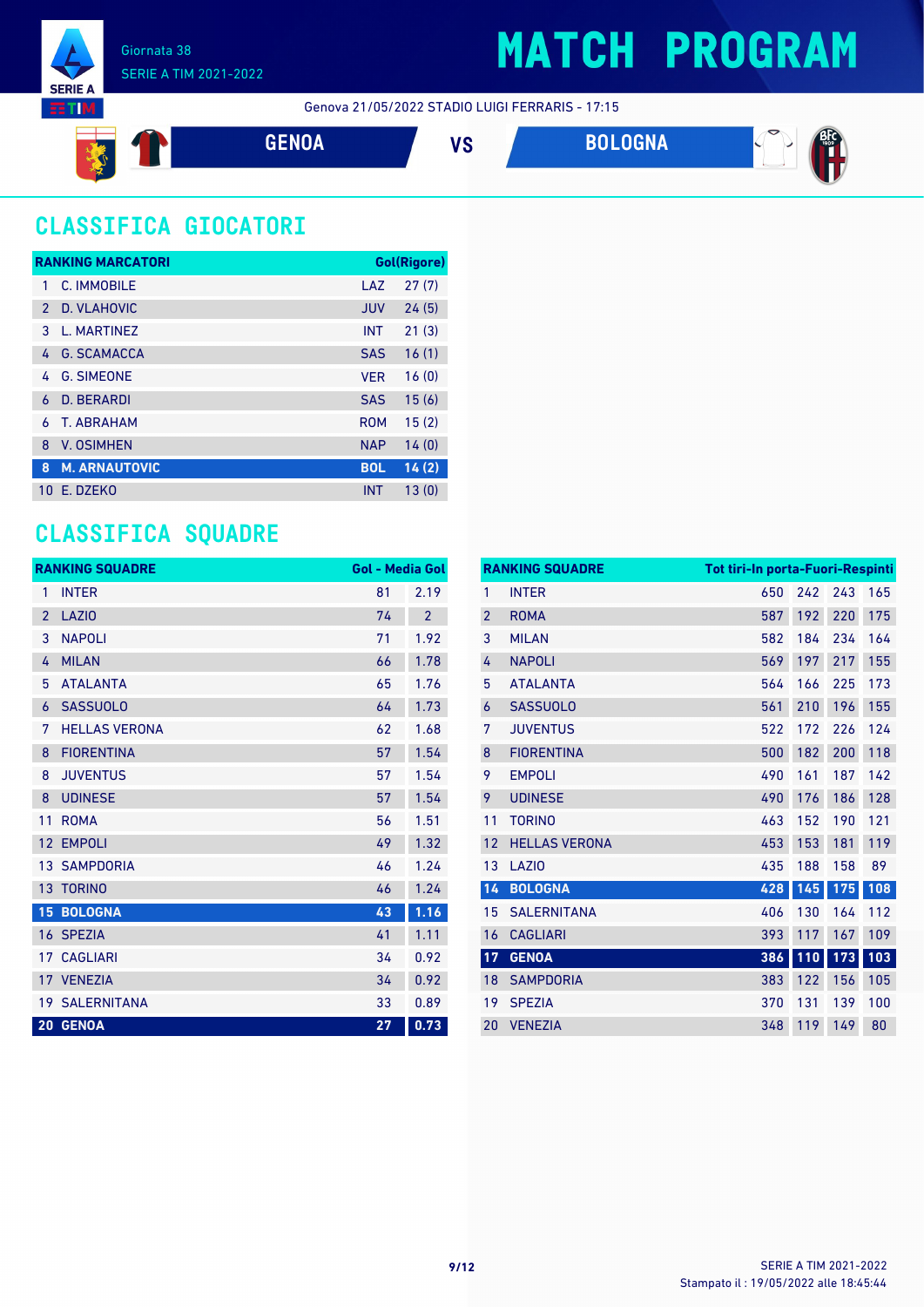

# **MATCH PROGRAM**

**RANKING SQUADRE Passaggi riusciti - % \***

Genova 21/05/2022 STADIO LUIGI FERRARIS - 17:15





| <b>RANKING SQUADRE</b> | <b>Assist</b> | <b>Media</b><br>٠ |
|------------------------|---------------|-------------------|
| 1 INTER                | 55            | 1.49              |
| 2 LAZIO                | 47            | 1.27              |
| <b>3 ATALANTA</b>      | 45            | 1.22              |
| <b>3 NAPOLI</b>        | 45            | 1.22              |
| <b>5 HELLAS VERONA</b> | 39            | 1.05              |
| <b>6 JUVENTUS</b>      | 37            | 1.00              |
| 7 SASSUOLO             | 36            | 0.97              |
| 8 MILAN                | 35            | 0.95              |
| <b>9 BOLOGNA</b>       | 34            | 0.92              |
| <b>9 UDINESE</b>       | 34            | 0.92              |
| 11 ROMA                | 31            | 0.84              |
| <b>12 FIORENTINA</b>   | 30            | 0.81              |
| <b>13 SAMPDORIA</b>    | 29            | 0.78              |
| <b>14 TORINO</b>       | 26            | 0.70              |
| <b>15 EMPOLI</b>       | 25            | 0.68              |
| <b>15 SPEZIA</b>       | 25            | 0.68              |
| <b>17 CAGLIARI</b>     | 24            | 0.65              |
| <b>18 VENEZIA</b>      | 23            | 0.62              |
| <b>19 GENOA</b>        | 19            | 0.51              |
| <b>20 SALERNITANA</b>  | 18            | 0.49              |

| 1                        | LAZI <sub>0</sub>    | 498.86 | 87 |
|--------------------------|----------------------|--------|----|
| $\overline{\phantom{0}}$ | <b>NAPOLI</b>        | 486.97 | 87 |
| 3                        | <b>INTER</b>         | 454.27 | 86 |
| 4                        | <b>FIORENTINA</b>    | 427.27 | 85 |
| 5                        | <b>SASSUOLO</b>      | 427.16 | 85 |
| 6                        | <b>ATALANTA</b>      | 419.27 | 82 |
| 7                        | <b>JUVENTUS</b>      | 412.57 | 85 |
| 8                        | <b>MILAN</b>         | 391.43 | 83 |
| 9                        | <b>ROMA</b>          | 376.59 | 83 |
| 10                       | <b>BOLOGNA</b>       | 358    | 81 |
|                          |                      |        |    |
| 11                       | <b>TORINO</b>        | 340.89 | 79 |
| 12                       | <b>HELLAS VERONA</b> | 320.7  | 77 |
|                          | <b>13 SAMPDORIA</b>  | 312.78 | 77 |
| 14                       | <b>EMPOLI</b>        | 309.27 | 79 |
| 15                       | <b>UDINESE</b>       | 284.35 | 79 |
|                          | 16 SPEZIA            | 282.89 | 76 |
|                          | 17 VENEZIA           | 280.43 | 78 |
|                          | <b>18 CAGLIARI</b>   | 276.16 | 75 |
|                          | 19 GENOA             | 270.7  | 74 |

\* Valori medi per partita.

|                | <b>RANKING SQUADRE</b>     | Recuperi* |
|----------------|----------------------------|-----------|
| 1              | <b>HELLAS VERONA</b>       | 63.05     |
| $\overline{2}$ | <b>ATALANTA</b>            | 59.59     |
| 3              | <b>GENOA</b>               | 57.76     |
| 4              | <b>MILAN</b>               | 55.68     |
| 5              | <b>TORINO</b>              | 54.46     |
| 6              | <b>SAMPDORIA</b>           | 53.32     |
| 7              | <b>UDINESE</b>             | 52.24     |
| 8              | <b>INTER</b>               | 52.05     |
| 9              | <b>JUVENTUS</b>            | 51.86     |
| 10             | <b>EMPOLI</b>              | 51.46     |
| 11             | <b>CAGLIARI</b>            | 51.16     |
|                | 12 ROMA                    | 51.11     |
|                | 13 NAPOLI                  | 50.97     |
|                | 14 SPEZIA                  | 50.95     |
|                | <b>15 BOLOGNA</b>          | 50.73     |
|                | <b>16 LAZIO</b>            | 50.41     |
|                | 17 VENEZIA                 | 50.03     |
|                | 18 SASSUOLO                | 49.65     |
|                | <b>19 FIORENTINA</b>       | 48.05     |
|                | <b>20 SALERNITANA</b>      | 47.57     |
|                | * Valori medi per partita. |           |

|                 | <b>RANKING SQUADRE</b>  | Passaggi chiave* |
|-----------------|-------------------------|------------------|
| 1               | <b>INTER</b>            | 11.54            |
| $\mathfrak{p}$  | <b>ATALANTA</b>         | 10.7             |
| 3               | <b>NAPOLI</b>           | 10.59            |
| 3               | <b>ROMA</b>             | 10.59            |
| 5               | <b>MILAN</b>            | 10.32            |
| 6               | <b>SASSUOLO</b>         | 10.24            |
| 7               | <b>JUVENTUS</b>         | 9.35             |
| 8               | <b>FIORENTINA</b>       | 9.3              |
| 9               | <b>TORINO</b>           | 8.76             |
| 10              | <b>UDINESE</b>          | 8.73             |
| 11              | <b>EMPOLI</b>           | 8.41             |
|                 | 12 BOLOGNA              | 8.22             |
|                 | <b>13 HELLAS VERONA</b> | 7.73             |
|                 | <b>14 LAZIO</b>         | 7.57             |
|                 | <b>15 SALERNITANA</b>   | 7.16             |
|                 | <b>16 CAGLIARI</b>      | 7.14             |
|                 | <b>17 SAMPDORIA</b>     | 6.97             |
| 18 <sup>°</sup> | <b>GENOA</b>            | 6.84             |
|                 | 19 SPEZIA               | 6.54             |
| 20              | <b>VENEZIA</b>          | 5.92             |
|                 |                         |                  |

\* Valori medi per partita.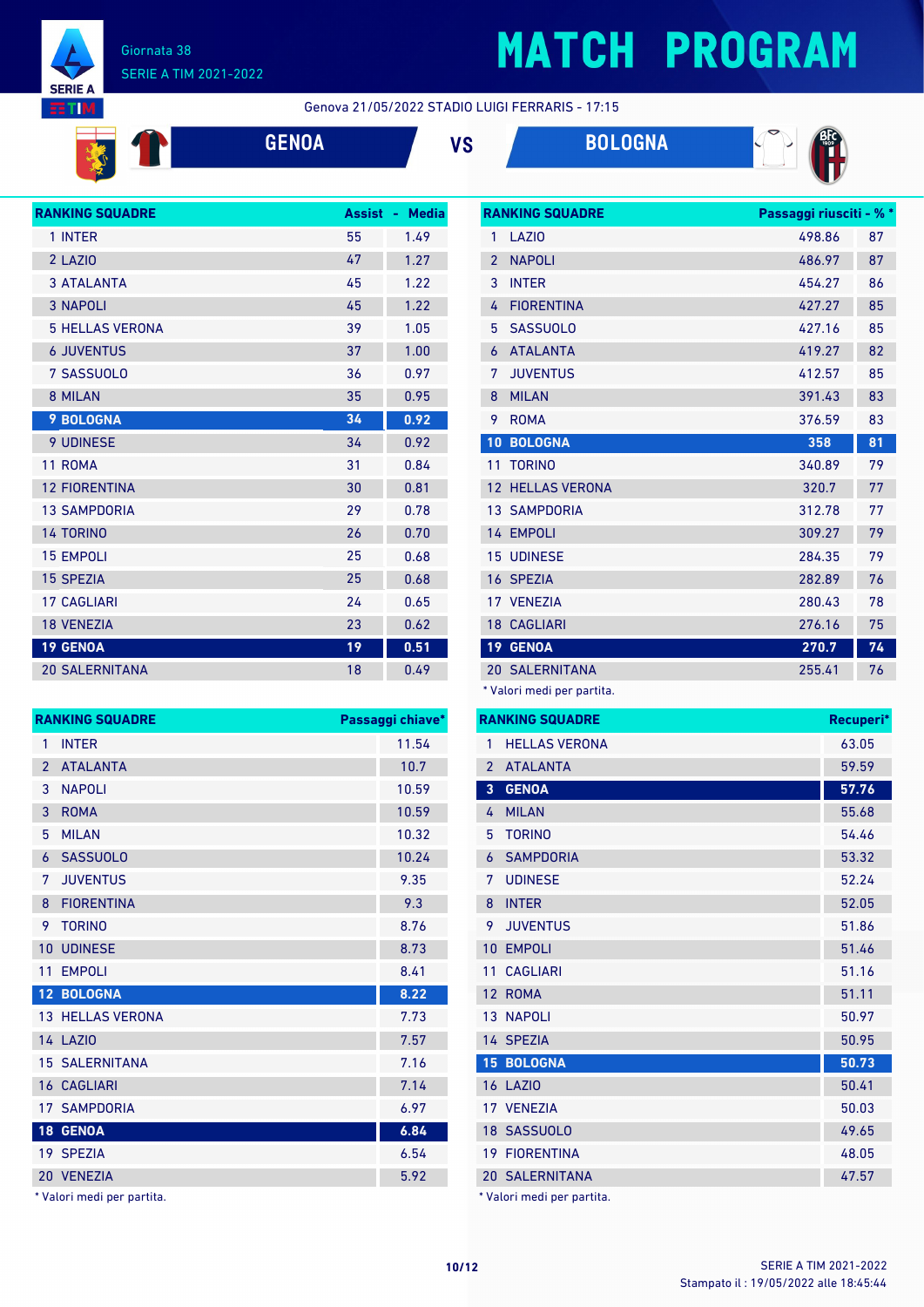

## **MATCH PROGRAM**

**RANKING SQUADRE Media Km** 

Genova 21/05/2022 STADIO LUIGI FERRARIS - 17:15

| $\mathcal{L}^{\text{max}}_{\text{max}}$ and $\mathcal{L}^{\text{max}}_{\text{max}}$ and $\mathcal{L}^{\text{max}}_{\text{max}}$ and $\mathcal{L}^{\text{max}}_{\text{max}}$ |  | <b>Service Service</b>                                                                   |
|-----------------------------------------------------------------------------------------------------------------------------------------------------------------------------|--|------------------------------------------------------------------------------------------|
|                                                                                                                                                                             |  |                                                                                          |
|                                                                                                                                                                             |  | $\mathcal{L}(\mathcal{L})$                                                               |
|                                                                                                                                                                             |  | $\mathcal{L}(\mathcal{L})$ and $\mathcal{L}(\mathcal{L})$ and $\mathcal{L}(\mathcal{L})$ |





|                 | <b>RANKING SQUADRE</b> | <b>Tot. Parate - Media</b> |      |
|-----------------|------------------------|----------------------------|------|
| 1               | <b>VENEZIA</b>         | 154                        | 4.16 |
| $\overline{2}$  | <b>EMPOLI</b>          | 143                        | 3.86 |
| 3               | <b>SPEZIA</b>          | 139                        | 3.76 |
| 4               | <b>SALERNITANA</b>     | 138                        | 3.73 |
| 5               | <b>BOLOGNA</b>         | 128                        | 3.46 |
| 6               | <b>GENOA</b>           | 123                        | 3.32 |
| 7               | <b>SAMPDORIA</b>       | 119                        | 3.22 |
| 8               | <b>CAGLIARI</b>        | 117                        | 3.16 |
| 9               | <b>SASSUOLO</b>        | 108                        | 2.92 |
| 10              | <b>ROMA</b>            | 104                        | 2.81 |
| 11              | <b>NAPOLI</b>          | 102                        | 2.76 |
| 12 <sup>2</sup> | <b>HELLAS VERONA</b>   | 99                         | 2.68 |
|                 | <b>13 UDINESE</b>      | 95                         | 2.57 |
|                 | 14 MILAN               | 93                         | 2.51 |
| 15              | <b>INTER</b>           | 93                         | 2.51 |
| 16              | <b>ATALANTA</b>        | 93                         | 2.51 |
| 17 <sup>1</sup> | <b>JUVENTUS</b>        | 88                         | 2.38 |
|                 | <b>18 LAZIO</b>        | 85                         | 2.3  |
|                 | <b>19 TORINO</b>       | 81                         | 2.19 |
|                 | <b>20 FIORENTINA</b>   | 77                         | 2.08 |

| 1               | <b>LAZIO</b>          | 112.396 |
|-----------------|-----------------------|---------|
| $\overline{2}$  | <b>INTER</b>          | 111.426 |
| 3               | <b>EMPOLI</b>         | 111.238 |
| 4               | <b>ATALANTA</b>       | 110.828 |
| 5               | <b>HELLAS VERONA</b>  | 109.876 |
| 6               | <b>VENEZIA</b>        | 108.83  |
| 7               | <b>GENOA</b>          | 108.724 |
| 8               | <b>JUVENTUS</b>       | 108.051 |
| 9               | <b>ROMA</b>           | 107.961 |
| 10              | <b>CAGLIARI</b>       | 107.388 |
| 11              | <b>SPEZIA</b>         | 106.994 |
|                 | <b>12 SALERNITANA</b> | 106.961 |
|                 | 13 MILAN              | 106.775 |
|                 | 14 TORINO             | 106.462 |
|                 | <b>15 NAPOLI</b>      | 105.929 |
|                 | <b>16 SAMPDORIA</b>   | 105.787 |
| 17 <sup>2</sup> | <b>BOLOGNA</b>        | 105.194 |
|                 | 18 SASSUOLO           | 105.162 |
| 19 <sup>°</sup> | <b>FIORENTINA</b>     | 105.123 |
|                 | <b>20 UDINESE</b>     | 103.611 |

| <b>RANKING SQUADRE</b> |                       | Passaggi 3/4 Tot. - Media |        |
|------------------------|-----------------------|---------------------------|--------|
| 1                      | <b>ATALANTA</b>       | 4512                      | 121.95 |
| $\overline{2}$         | <b>NAPOLI</b>         | 4137                      | 111.81 |
| 3                      | <b>INTER</b>          | 3899                      | 105.38 |
| 4                      | LAZIO                 | 3718                      | 100.49 |
| 5                      | <b>MILAN</b>          | 3421                      | 92.46  |
| 6                      | <b>TORINO</b>         | 3346                      | 90.43  |
| 7                      | <b>FIORENTINA</b>     | 3328                      | 89.95  |
| 8                      | <b>SASSUOLO</b>       | 3255                      | 87.97  |
| 9                      | <b>JUVENTUS</b>       | 3253                      | 87.92  |
| 10                     | <b>HELLAS VERONA</b>  | 3176                      | 85.84  |
| 11                     | <b>ROMA</b>           | 2911                      | 78.68  |
| $\overline{12}$        | <b>BOLOGNA</b>        | 2901                      | 78.41  |
|                        | 13 EMPOLI             | 2850                      | 77.03  |
|                        | <b>14 UDINESE</b>     | 2658                      | 71.84  |
|                        | <b>15 SAMPDORIA</b>   | 2422                      | 65.46  |
|                        | 16 SPEZIA             | 2228                      | 60.22  |
|                        | <b>17 SALERNITANA</b> | 2203                      | 59.54  |
|                        | <b>18 CAGLIARI</b>    | 2172                      | 58.7   |
| 19 <sup>°</sup>        | <b>GENOA</b>          | 2120                      | 57.3   |
|                        | 20 VENEZIA            | 1973                      | 53.32  |

| <b>RANKING SQUADRE</b> |                      | <b>Dribbling Tot. - Media</b> |       |
|------------------------|----------------------|-------------------------------|-------|
| 1                      | <b>MILAN</b>         | 443                           | 11.97 |
| $\overline{2}$         | <b>SASSUOLO</b>      | 396                           | 10.7  |
| 3                      | <b>ATALANTA</b>      | 364                           | 9.84  |
| 4                      | <b>JUVENTUS</b>      | 357                           | 9.65  |
| 5                      | <b>NAPOLI</b>        | 351                           | 9.49  |
| 6                      | <b>UDINESE</b>       | 350                           | 9.46  |
| 7                      | LAZI <sub>0</sub>    | 331                           | 8.95  |
| 8                      | <b>ROMA</b>          | 326                           | 8.81  |
| 9                      | <b>BOLOGNA</b>       | 320                           | 8.65  |
| 10                     | <b>HELLAS VERONA</b> | 310                           | 8.38  |
| 11                     | <b>SALERNITANA</b>   | 305                           | 8.24  |
| 12 <sup>°</sup>        | <b>GENOA</b>         | 298                           | 8.05  |
|                        | 13 VENEZIA           | 295                           | 7.97  |
|                        | <b>14 FIORENTINA</b> | 290                           | 7.84  |
| 15                     | <b>TORINO</b>        | 287                           | 7.76  |
| 16                     | <b>EMPOLI</b>        | 286                           | 7.73  |
| 17                     | <b>SPEZIA</b>        | 281                           | 7.59  |
| 18                     | <b>INTER</b>         | 250                           | 6.76  |
| 19                     | <b>CAGLIARI</b>      | 243                           | 6.57  |
|                        | <b>20 SAMPDORIA</b>  | 222                           | 6     |